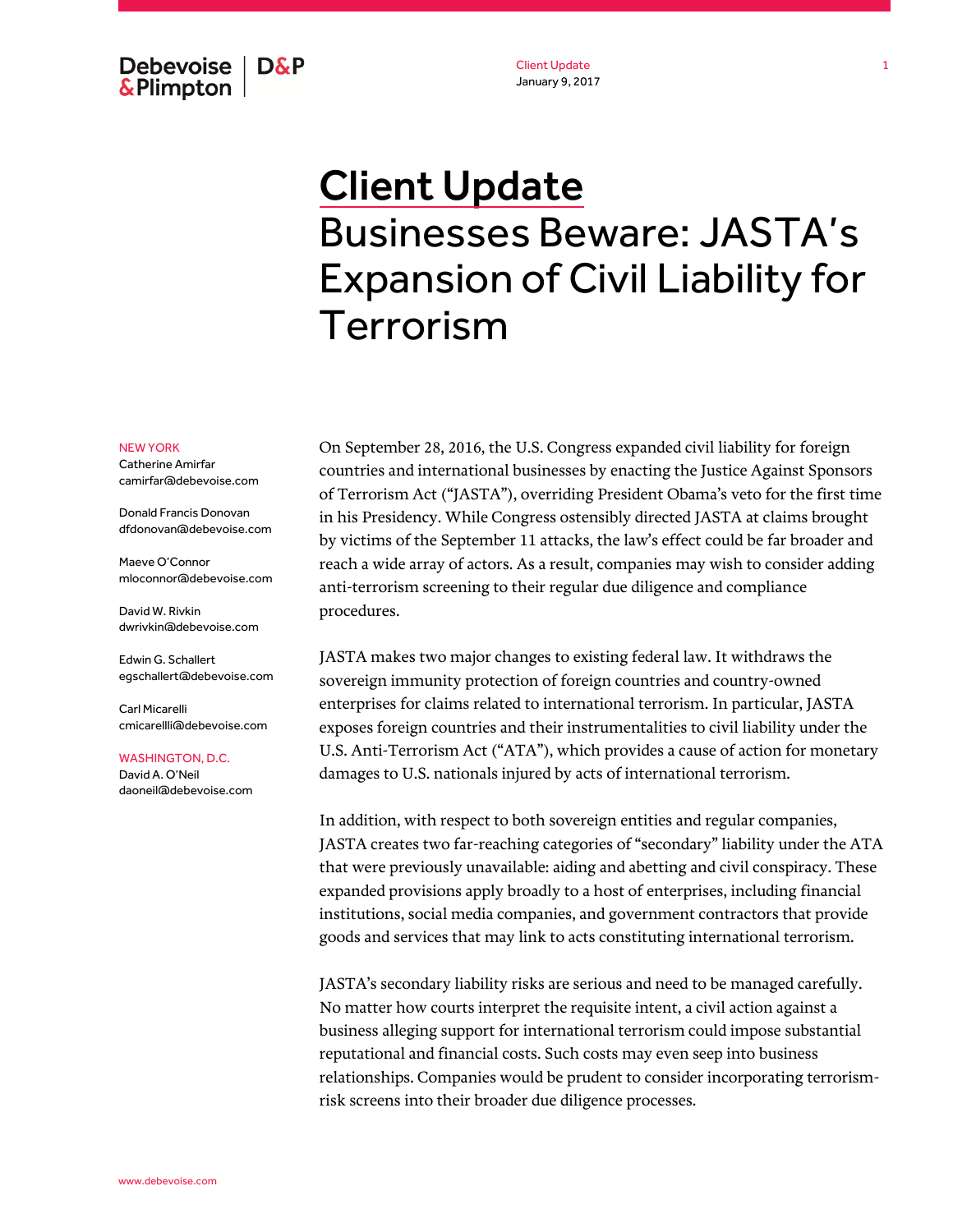## JASTA ABROGATES SOVEREIGN IMMUNITY

The principle of "sovereign immunity" is a long-standing tenet of international law that generally immunizes a sovereign from lawsuits in the courts of another sovereign. The Foreign Sovereign Immunities Act ("FSIA"), 28 U.S.C. § 1604, reflects the United States' recognition of the sovereign immunity of other countries and generally bars lawsuits in U.S. courts against foreign countries, including their political subdivisions, agencies, and instrumentalities. The United States has sought, however, to balance claims of immunity against its own countervailing interest to address any injuries committed by foreign countries. As a result, sovereign immunity in the United States is not absolute, and the FSIA contains a series of exceptions in 28 U.S.C. § 1605 that set forth when foreign nations will not be immune from U.S. courts. For example, a foreign country is not immune from civil actions based upon commercial activity it carries on in the United States.

JASTA broadens the FSIA's existing "terrorism" exception under 28 U.S.C. § 1605A—which applies only to countries officially designated by the United States as state sponsors of terrorism—with amendment 28 U.S.C. § 1605B, which is not limited to designated state sponsors of terrorism. JASTA thus allows individual U.S. courts to determine which countries may be sued—many times in the context of uncontested default judgments where the foreign country does not appear—rather than leaving it to the judgment of the Executive Branch as a matter of its Constitutional foreign affairs power.

Since a foreign country's political subdivisions, agencies and instrumentalities are entitled to the same immunity accorded the country under the FSIA, JASTA's abrogation of immunity extends to these entities. Under the FSIA, an entity is an agent or instrumentality of a foreign country if it is (1) a separate legal person, corporate or otherwise; (2) that is an organ of a foreign country or political subdivision, or a majority of whose shares or other ownership interest is owned by a foreign country or political subdivision; and (3) neither a citizen of the United States nor created under the laws of any third country. 28 U.S.C. § 1603(b).

Previously under the FSIA, a foreign country could be sued for a noncommercial tort only if all of the countries' tortious conduct took place in the United States (the "entire tort rule"). JASTA eliminates the FSIA's "entire tort" rule in cases involving international terrorism, stripping immunity from foreign countries and instrumentalities for an "act of international terrorism…regardless [of] where the tortious act or acts of the foreign state occurred." Notably, however,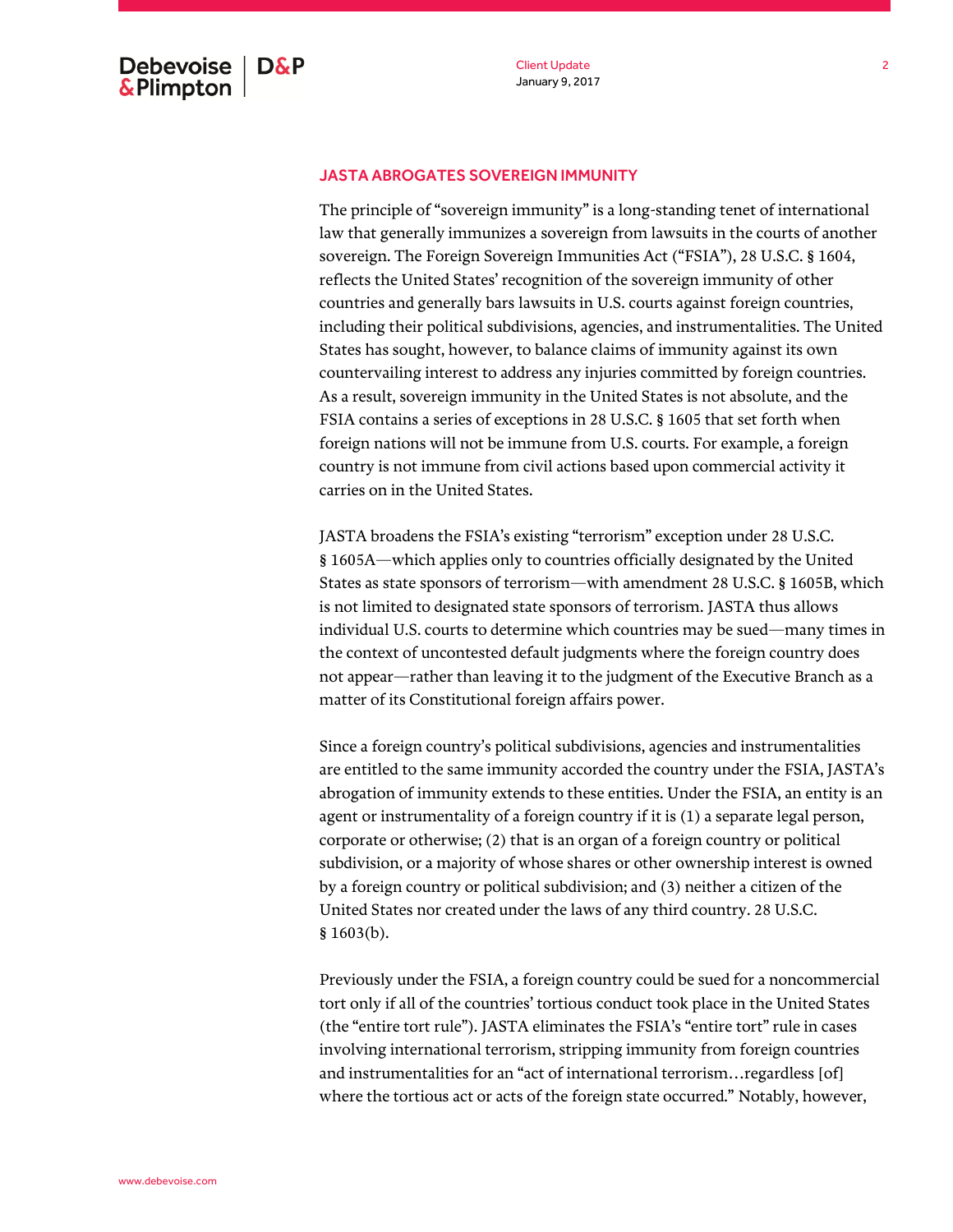Client Update January 9, 2017

foreign countries cannot be sued on the basis of an "omission or a tortious actor or acts that constitute mere negligence."

The ATA permits a private right of action for treble damages to any U.S. national "injured in his or her person, property, or business by reason of an act of international terrorism." 18 U.S.C. § 2333(a). After JASTA, U.S. citizens can sue foreign countries and their officials in U.S. courts under the ATA "in any case in which money damages are sought against [the] foreign state for physical injury to person or property or death occurring in the United States and caused by an act of international terrorism in the United States" and stems from the tortious acts of the foreign country (including its officials, agents or employees acting in an official capacity). 28 U.S.C. § 1605B(c).

Since the September 11 attacks, numerous litigants have tried to sue the government of Saudi Arabia on claims that the Saudi government was complicit in the 9/11 attacks, based largely on the nationalities of the attackers. This is notwithstanding the conclusion of the bipartisan U.S. 9/11 Commission Report that "they were not able to find any evidence that the Saudi government as an institution or that any senior Saudi government official were knowingly supportive of the 9/11 plotters." These lawsuits have failed primarily on sovereign immunity grounds, and JASTA was widely seen as a means by Congress to resuscitate those suits. On September 30, 2016, the widow of a September 11 victim filed the first lawsuit in D.C. district court against Saudi Arabia under the new law. It remains to be seen how broadly U.S. courts will construe JASTA's abrogation of sovereign immunity.

JASTA has sparked widespread debate that it will open a Pandora's Box rife with foreign policy issues, and specifically raises the question of reciprocity, where foreign countries will alter their own laws to permit lawsuits against the United States in foreign courts. Most recently, Sens. Lindsey Graham and John McCain unveiled a "fix" intended to narrow the law's scope and lessen the likelihood that it would produce retaliatory suits against the United States in foreign courts. Under their proposal, foreign governments would be held liable only if they "knowingly engage with a terrorist organization directly or indirectly, including financing." However, passing any Congressional "fix" to the law in the near term may be a tall order.

## JASTA ALSO EXPANDS CIVIL LIABILITY UNDER THE ATA FOR COMPANIES

JASTA also amends the ATA to expand civil liability for organizations. Prior to JASTA, U.S. courts repeatedly held that the ATA did not permit aiding and abetting or civil conspiracy liability, also known as "secondary liability." JASTA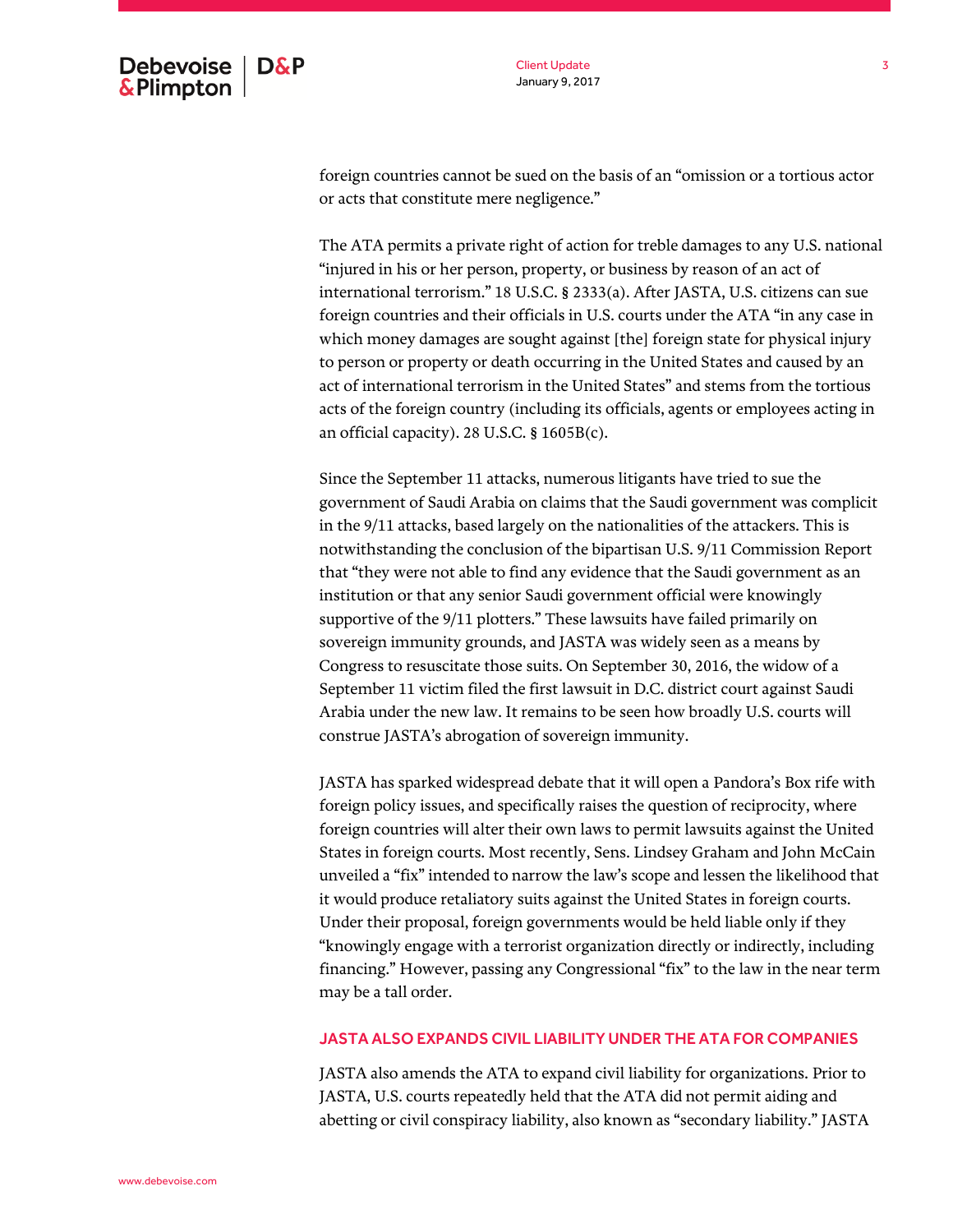specifically authorizes civil suits against any "person who aids and abets, by knowingly providing substantial assistance, or who conspires with the person who committed such an act of international terrorism." The definition of a "person" subject to liability encompasses "corporations, companies, associations, firms, partnerships, societies, and joint stock companies, as well as individuals." JASTA's expanded civil liability applies to "international terrorism" that was committed by a "foreign terrorist organization" ("FTO") specifically designated as such by the Secretary of State.

With respect to the requisite intent, JASTA explicitly and approvingly cites to the decision of the U.S. Court of Appeals for the D.C. Circuit in *Halberstram v. Welch*, 705 F.2d 472 (D.C. Cir. 1983). In *Halberstram*, the D.C. Circuit set forth the elements for aiding and abetting liability, including that a defendant "must be generally aware of his role as part of an overall illegal or tortious activity at the time that he provides the assistance," and "must knowingly and substantially assist the principal violation." Liability for civil conspiracy requires an agreement to participate in an unlawful act and an overt act causing injury that was done to further that common scheme.

Whether Congress's recognition of *Halberstram* controls ATA suits going forward will likely be the subject of litigation in the coming years. Likewise, the law's purported retroactive application to any civil action "arising out of an injury to a person, property, or business on or after September 11, 2001," will also likely be contested in courts.

# COMPANY RISK SCREENING MECHANISMS

As noted, JASTA's secondary liability risks are serious and need to be managed carefully by companies. In the wake of JASTA, it would be prudent for companies to establish risk-based screening mechanisms for transactions and business relationships to avoid being implicated, directly or indirectly, in a secondary liability suit. Such screening can be practically integrated with corruption or money-laundering due diligence and should consider similar metrics: (1) corporate governance; (2) disputes and investigation history; (3) sector risk; and (4) regional/geographic risk.

A sophisticated and practical risk screen would follow a tiered approach to due diligence, increasing rigor progressively based on red flags. Such a screen should also account for the interplay between the risk metrics. For instance, an oil and gas company operating in Syria or Iraq may be at risk of supporting ISIS by virtue of sector and geography; that risk, however, may be largely mitigated by a strong governance regime. Similarly, a U.S. financial technology firm may be